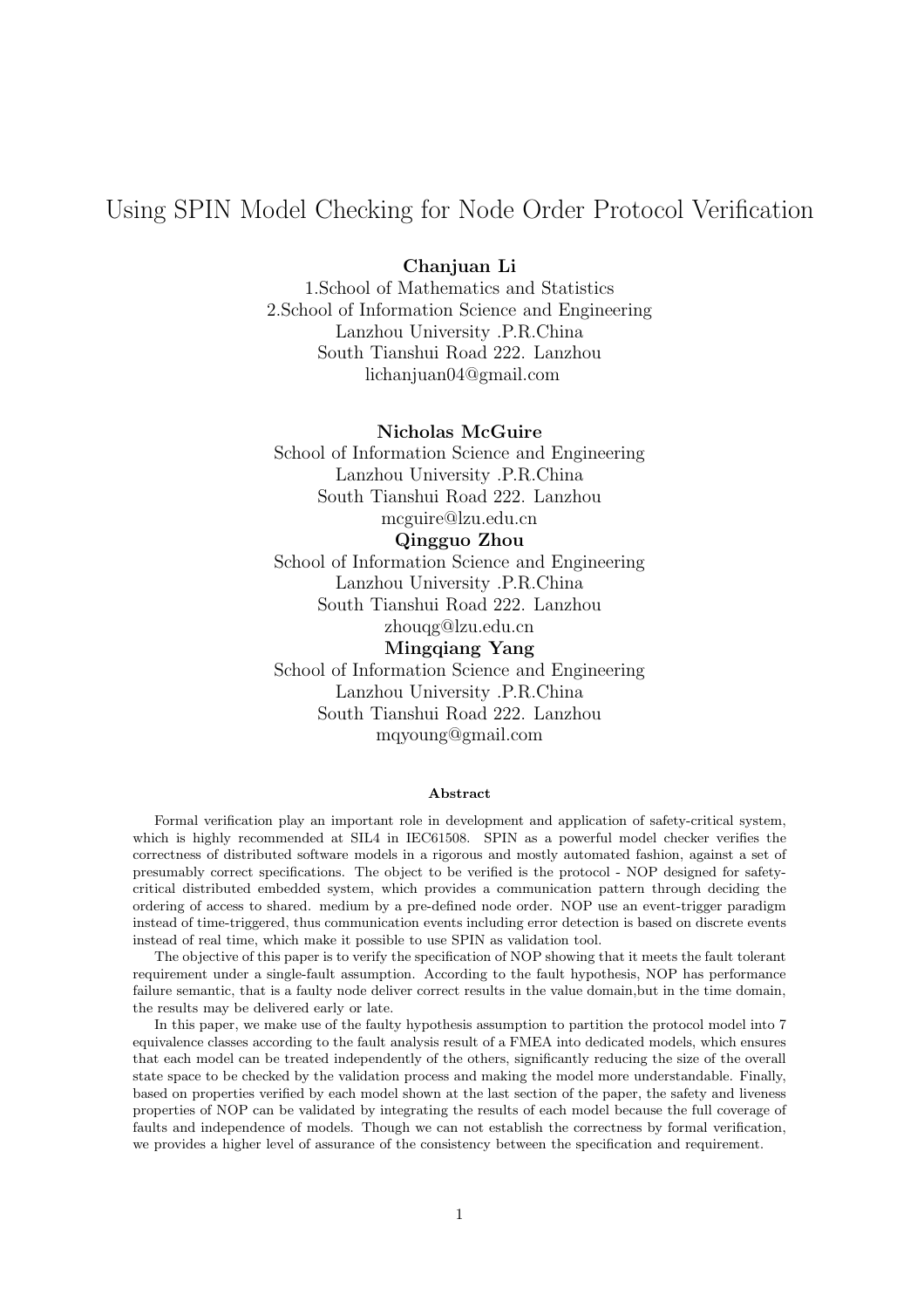# 1 Introduction

Model checking is an automated technique that, given a model of the system and some property, checks whether the model satisfies the specified properties. Notably modeling can detect concurrency defects that are otherwise difficult to discover. Within appropriate constrains, a model checker can perform an exhaustive state-space search on a software design or implementation and alert the implementing organization to potential design deficiencies. Compared to the other (semi)automated formal techniques (for instance, deductive methods, like theorem provers) model checking is relatively easy to use. The specification of the model is very similar to programming and as such it does not require much additional expertise from the user. Most notably SPIN allows relatively streight forward model development based on existing code due to this strong similarity. The verification procedure is completely automated and often takes only several minutes. Another important advantage of the method is that, if the verification fails, the possible erroneous behavior of the system can be reproduced. This significantly facilitates the location and correction of the errors.

This paper describes a practical application of model checking for validating the requirements for a real-time communication protocol. The case study described here is of verification of the specification of a communication protocol - NOP, which was designed for the distributed safety-critical system. In the protocol, detection of all possible faults defined in fault hypothesis and maintaining consistent among correct nodes (minimal 3) is provided. However, it was not possible to determine whether the specification provide the desired level of fault tolerance. More important, testing of the eventual implementation would not necessarily provide this validation either, due to the difficulty of ensuring test case coverage for all possible fault occurrence scenarios. The approach described here uses a formal automata based model derived from the specification. We define a set of safety and liveness properties, which are required to be satisfied when the system encounters an errors.

We used the model checker SPIN[1] in this paper, which will identify traces in the model for which these properties were violated. The formal method are used to model critical chunks of an informal specification, to check that key properties hold. The aim is to find errors, rather than to prove correctness.Application of formal method is driven by the need of the project, and is used as a modeling tool to answer questions that arise during verification and validation. In the case of NOP we are using during the design phase to allow to get the code right from the very outset.

The paper is organized as follows. In section 2, we describe the fault hypothesis defined in the NOP requirement. With a single-fault assumption, the basic communication semantic is designed. Due to error detection at the protocol layer, an effective membership service can be provided in NOP. To verify the consistency between the requirement and the specification, we derive the properties to be verified. In the first attempt, modeling all fault types in one model proved to be impractical due to state space explosion and high complexity. Thus we de-component the full featured model into several small submodels by the independence of different fault scenarios in Sectin 3. In Section 4, by using semi-formal method - FMEA, all possible hazards in the NOP are listed. Based on the result, we determine the maping between failure modes and submodels. The detailed modeling is described in Sectin 5, in which the verification result is displayed including performance data of verification as well as satisfied properties. Section 6 presents conclusions and describes our future work.

# 2 NOP High Level Model Description

Event-triggered Node Ordering Protocol [2] is designed for small-scale distributed safety-critical realtime system. The system model of NOP we assumed consists of nodes and a bus channel. In the model, no duplicated channel and bus guardian are involved, which make the fault semantic of NOP increase to performance failure from fail-silent failure [3], that is in NOP, a faulty node can send arbitrary message at an arbitrary point in time. And the fault PROPAGATES to the whole system instead of contain within a node. In addition, network omission failure must be considered at protocol layer. The requirement of NOP assumes a single-fault hypothesis that is at most one fault is present in the system at any time. Moreover, a restriction is put on fault arrival rate in NOP that a new fault will not occurs before the last error is diagnosed. Starting at a TMR(Triple Modular Redundancy) on the top of NOP, we require the minimal configuration of NOP to be 3 nodes, and the error must be detected within a FTU slot [4].

According to the requirement above, the protocol switches among three modes. First, all nodes are configured at the initialization with common parameters. Then the protocol begins operation and keeps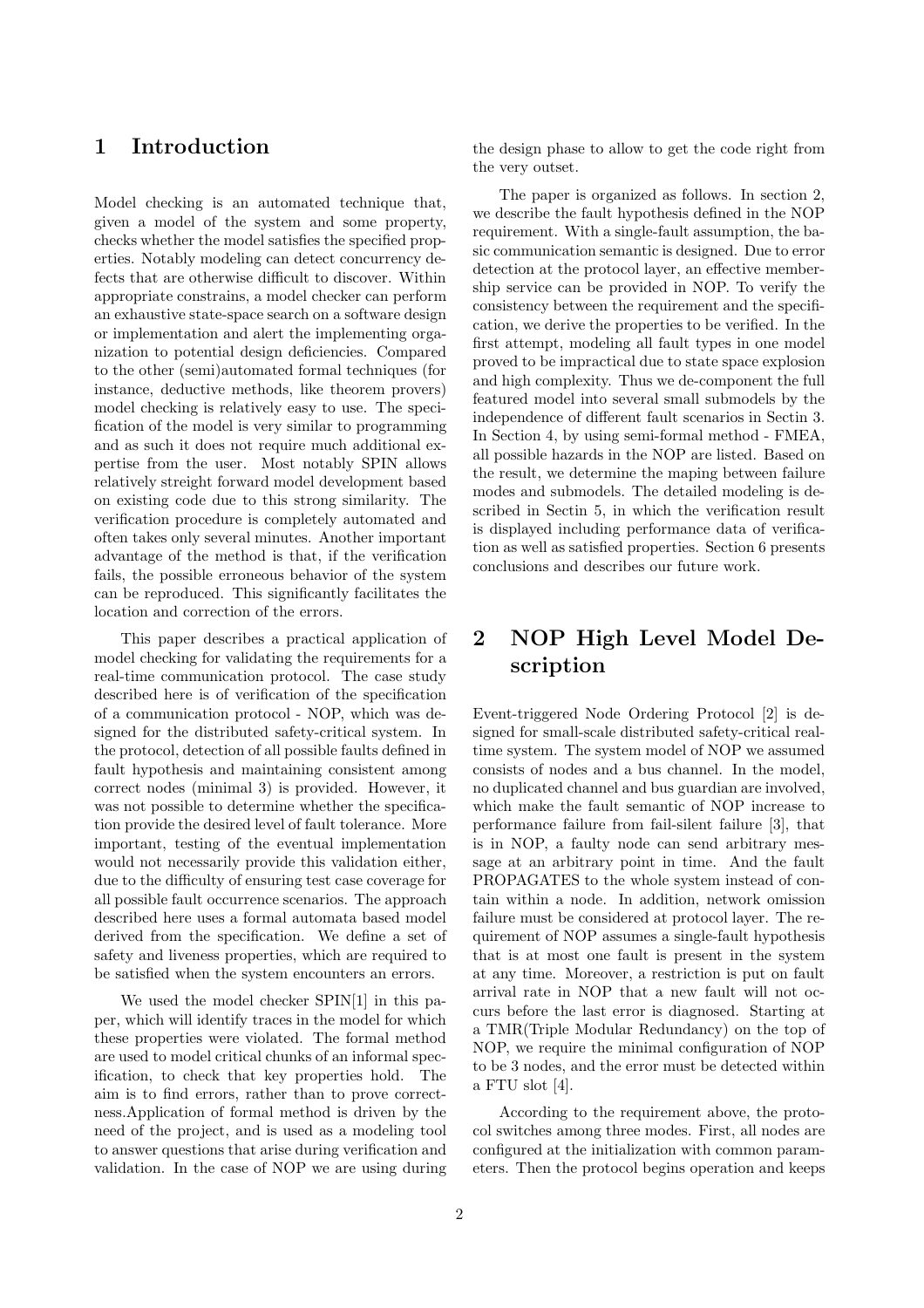going even in the present of a single fault. But when the fault scenario violates the defined fault hypothesis, each node will detect and quit communications, then the protocol is in a fail-safe state. Obviously, there is a loose couple between initialization and operation mode, thus we separate the specification into two parts and verify each part individually. In this paper, we only cover the verification on operation mode.

The basic communication semantic is similar to TTP. In NOP, medium assess is controlled by predefined Node Ordering Delivery List(NODL) which is the correspondent of MEDL in TTP. During the transmission slot, the sender is permitted to send at most one message, then the next transmission slot is assigned to the next node in NODL. As a receiver, the node first check if the incoming message follows the definition of NODL. If it is in-order, then the node accepts the frame and update the expected node in the next transmission slot. If not, the frame is discarded, the node keeps waiting for the correct message until it reaches a timeout. According to the common knowledge among nodes, we can safely deduce that if one receiver accepts the transmitted message, then all correct receivers will accept it. Therefore, the implicit acknowledgement integrated into the next transmitting message is used to eliminate handshakes.

In NOP specification, error detection is implemented at the protocol level by two error case: timeout and out-of-order message reception. Thus each node monitors the channel continuously and has common knowledge of ordering of arriving frames, then The failed node can be detected at system-wide based on the NODL. Based on error detection, at protocol level, NOP provides membership service for the upper layer protocols, which maintains an active node list of the system continuously during the running time. When a node is detected to have failed, it should be removed from the membership vector as soon as possible. Thus the reliable membership service must satisfy the following two requirements:

Agreement: The membership lists of all non-faulty nodes are the same.

Validity: The membership lists contain all nonfaulty nodes and at most one faulty node.

The Agreement requires all correct node to have the same active node list, while Validity requires the faulty node must be detected and remove from the communication activities. Because a fault must be manifested before it can be diagnosed, we can not remove of the faulty node immediately.

From above, the main safety concern of NOP is error detection coverage and reliability of membership service. To verify such requirement, model checking is a powerful tool to perform exhaustive exploration of all possible behaviors, and then locate potential design deficiencies.

In this paper, we verify whether the design of NOP fulfil the following requirement:

- fault coverage of NOP
- NOP can keep operation under a single-fault hypothesis
- all correct nodes have the same membership list
- the faulty node can be detected and removed from the membership lists of all correct nodes
- The minimal number of nodes in NOP is 3.

# 3 Modeling NOP

#### 3.1 The First Attempt of Modeling

In the specification of NOP, the run-time state machine of one node is as shown in Fig. 1.



FIGURE 1: run-time state machine of NOP

In the state machine, the input triggering each state transition is generated by a fault occurrence. So to implement the state machine, all kinds of faults must be injected into the model. It is hard to estimate the state space, but we can provide a number for comparison - that the fault-free model of NOP of 3 nodes has 481 states and 88-byte state-vector (in SPIN). It is obvious that the state space will explode if you implement the state machine in one model. Moreover, the model is hard to maintain as the specification evolves.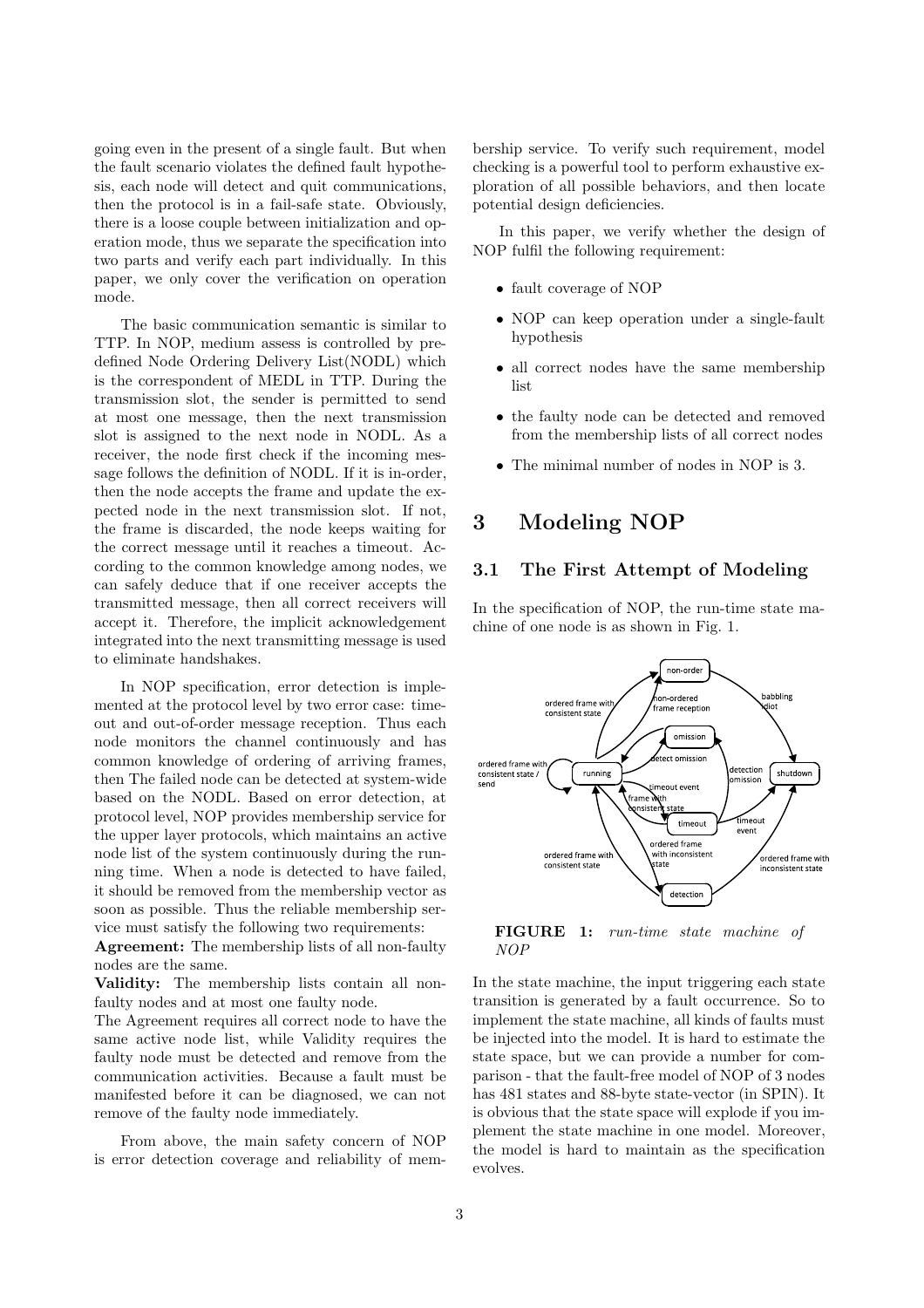#### 3.2 Reducing The State Space

There are a number of ways in which the state space can be reduced to a size amenable to model checking. The most reasonable way for our project is to partition the functional requirements of the system into equivalence classes by exploiting natural symmetries or subclasses that may be present in the domain. For NOP, we partitioned the functional behavior by separating the classed of fault that occur. The requirement assume a single-fault hypothesis and put restriction on fault occurrence rate, which implies independence of the different fault scenario. That is not to say that faults can't propagate but the propagation is assumed to not induced concurrent faults. Thus, we can split the state machine into several sub-state machine with a single fault injection each.

The state space of the model could be exhaustively searched allowing critical functional requirements to be validated down to the design level by judiciously abstracting away extraneous complexity. Such mechanism was been used to verify a fault tolerant spacecraft controller[5]. Because the method allow validation of partial specification, it is an practical approach for maintaining consistency between a co-evolving specification and an implementation.

## 4 Fault Analysis

In this section, the submodels of NOP is described in detail. According to the system model see Fig. 2,



FIGURE 2: the system model of NOP

we do fault analysis by semi-formal method FMEA, which is helpful to increase the probability of fault coverage. In this paper, I only list the failure modes of FMEA, while omitting other parts, see Table 1.

| failure modes                 | scope                       |  |
|-------------------------------|-----------------------------|--|
| processor:                    |                             |  |
| crash                         | detection in protocol       |  |
| transient<br>sending          | detection in protocol       |  |
| nothing                       |                             |  |
| sending<br>message            | detection in protocol       |  |
| too late                      |                             |  |
| sending message at            | detection in protocol       |  |
| incorrect time                |                             |  |
| sending invalid out-          | detection in protocol       |  |
| put                           |                             |  |
| babbling idiot fail-          | detection in protocol       |  |
| ure                           |                             |  |
| reception omission            | detection in protocol       |  |
| network link:                 |                             |  |
| failed physical link          | detetion in protocol        |  |
| duplicated message            | detection in protocol       |  |
| corrupt message               | handled<br>by underlying    |  |
|                               | network                     |  |
| loss of messages              | detection in protocol       |  |
| physic clock:                 |                             |  |
| dead clock                    | mitigated                   |  |
| too fast clock                | detection in protocol       |  |
| too slow clock                | mitigated                   |  |
| clock draft effect            | mitigated                   |  |
| $\overline{\text{node_id}}$ : |                             |  |
| invalid node_id               | mitigated in initialization |  |
| duplicated node_id            | mitigated in initialization |  |
| masquerade                    | mitigated in initialization |  |
| node id                       |                             |  |
| $\overline{\mathrm{NODL}}$    |                             |  |
| truncated NODL                | mitigated in initialization |  |
| corrupt NODL                  | mitigated in initialization |  |
| inconsistent NODL             | mitigated in initialization |  |

In the above failure mode list, the failure modes in value domain such as invalid message or corrupt message can be detected by a simple checker or CRC implementing at underlying physical layer, which have no effect on protocol operation, thus can ignore such failure modes at the protocol level. The failure modes of critical parameters of NOP are handle at initialization stage instead of in running time, but even they occur at running time, the symptom is that same as a faulty processor. From the protocol perspective, there is no difference between physical link failure and omission fault, and duplicated messages is seen as non-ordered frame sending by a faulty processor. Thus the only failure of network link the protocol must be handled is the transient omission failure. As far as failure modes of a faulty processor, babbling idiot failure manifests as a faulty sender sending message at incorrect time, thus it is detected by receipt of non-ordered message from one node.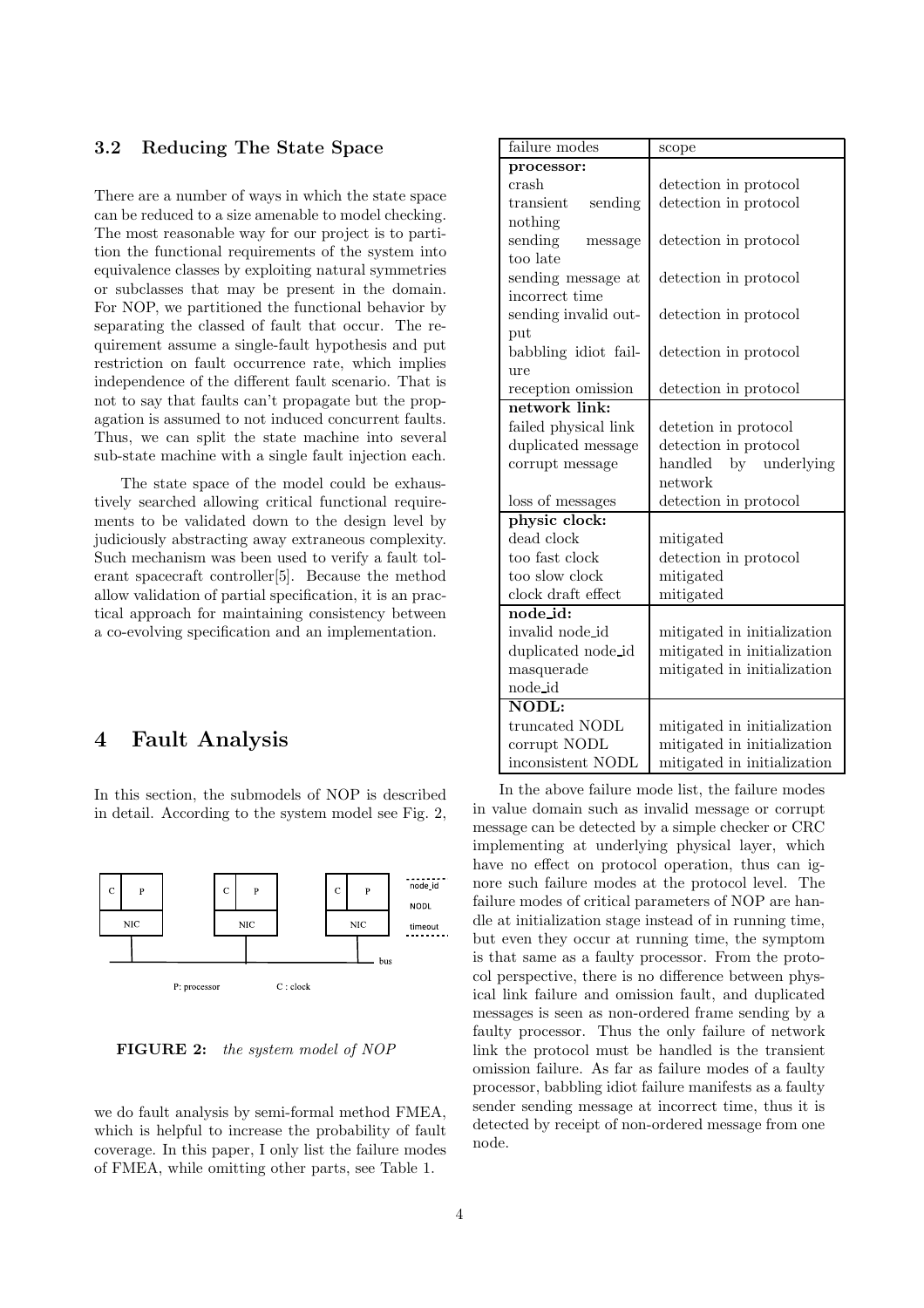After analysis of possible fault in NOP, we figure out the mapping between failure modes to the submodels as follows. The failure modes are independent of each other, and has a corresponding SPIN model. In the following section, we number the submodels in the follwoing order.

1. fail-silent processor

- 2. transient sending omission
- 3. message sending too late
- 4. transient receiving omission
- 5. transient channel omission
- 6. too fast clock
- 7. arbitrary processor failure with inconsistent state

### 5 Submodels

#### 5.1 Properties To Be Verified

In Section 2, we list the requirement of NOP. Then we must transform these requirement to the statement SPIN can verify automatically. In above section, we take care of fault coverage issue. For Requirement 2, we use the following claim to verify:

P1(Liveness): there is no non-progress cycle in any correct node.

it means there is any correct node going on normal communication under specified fault scenario. Strictly speaking, Agreement requirement states that all correct nodes keep consistent at any time. But this is too strict to implement, due to divergence of processing speed and jitter. The practical requirement is that the inconsistent state is allowed but with the upper boundary. In NOP, the agreement requirement is described as follows:

P2(Safety): at any state, the divergence of the membership vectors of correct nodes is at most one bit.

As far as requirement that a faulty node is removed by all correct nodes, we express it in temporal logic as follows: P3:

$$
[](S \to \diamondsuit Q) \tag{1}
$$

where 
$$
S = node[i].mb[FAULT\_ID] == 0
$$
  
and  $Q = node[i]mb$  model; link (i)  $G$ 

and  $Q = node[i].mb = node[j].mb$  (i,j  $\in$  correct nodes)

the temporal logic means that when any correct node responses to the detected error by removing the faulty node ,then eventually all correct nodes will do the same thing and resynchronize.

#### 5.2 Modeling

In the following section, we introduce abstracting the protocol and injecting fault during modeling. Obviously, each node must be a individual process. About bus, it is only responsible for transmitting the message and do nothing with the requirement to be verified, thus it is not necessary to put it in a process(exception in transient channel omission model). The message format only includes the control states of NOP with 4 field. And there is one message channel for each node to sending and receiving messages. According to the communication semantic of NOP, the message channel need at most 1 slot. SPIN supports two types of communication channel. One is synchronous or rendezvous channel, the other is asynchronous or buffered channel. Using synchronous model, the system seems there is a precise global time that events will be issued at exact the same time at individual process. While the asynchronous model can execute at any possible order. In NOP, there is no global time at protocol layer at all, and the communication activities are issued by themselves. Thus jitter must be considered as a potential factor impacting the behavior of the protocol. Therefore, asynchronous communication model is used to modeling NOP. In addition, we assume that the system is synchronous implicitly that is before the new message arrival, the node finishes processing the last message. But in SPIN model, due to asynchroniztion execution and no assumption on execution at all, such implicit assumption must be explicit by synchronization among processes. We implement such assumption with a global variable.

Due to non-deterministic feature of SPIN, the fault-injection is easy to implement, see the following example injecting a failed processor failure:

```
if
:: myturn -> { ch!msg; change_state;}
:: error = 0 \rightarrow \{ inject fault; error = 1;\}fi;
```
In above pseudo code, SPIN will select one of the two block to execute randomly when the two conditions hold at the same time, then the fault will be injected into the model randomly. For simplicity, we assign a node as a fault node which does not impact the consistency of the model only for reducing state spaces. The other issue about injecting fault is the constrains on a single-fault and fault rate which can be implemented by a global variable.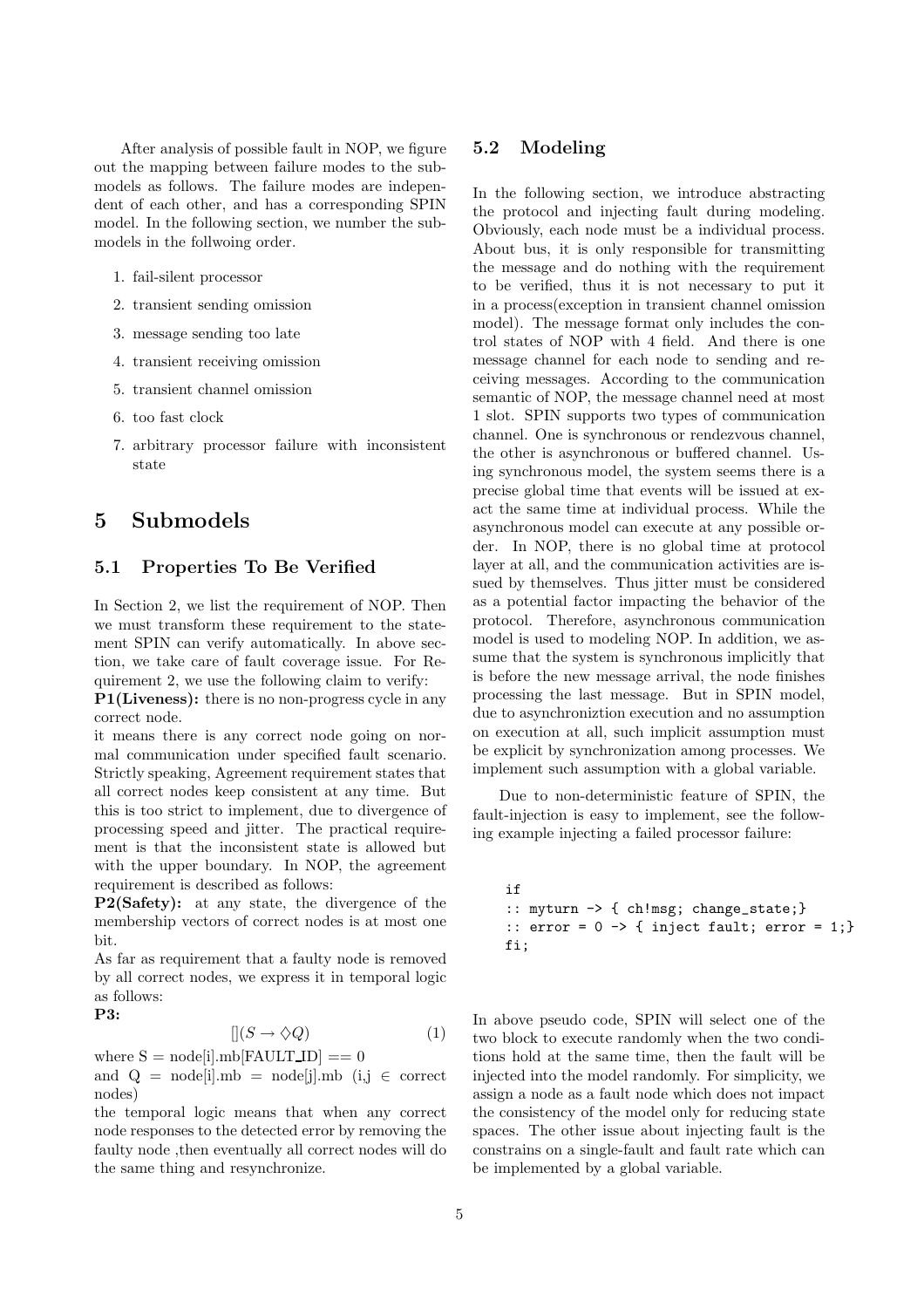The core of the model is processing message including detailed error diagnosis mechanism. Here, with the limitation of length, I only take fail-silent processor model as an instance. The state machines of a faulty node and a correct node in the fail-silent processor failure are shown in Fig. 3 and Fig. 4,which are simplified from the state table generated by SPIN verifier by removing transition due to synchronization and assignment statement.



FIGURE 3: The state transition diagram of a fail-silent processor



FIGURE 4: The state transition diagram of a correct processor

In Fig. 3, each node initializes some data structure at S0 and enters run-time state when all other nodes finishing initialization. The first sender will begin transmitting message (S3) and other nodes listen to the network (S2). When the sender finishes the transmission, it transits to S2 waiting for expected frame. As a receiver, the node will transit from S2 to S7 presenting the process from reception of a message to processing of the message in the protocol. The node will enter S1 to wait for that all nodes process the frame, then a new transition slot starts. For the fault node, once the fault is triggered, the node can not sending any message but listening to the network (S8). While in the correct node model, when a fault is triggered, SPIN will enter a timeout state in which there is no executable statement and the system is stalled. At this point, the correct node detects the error and makes diagnosis by removing the faulty node from its membership vector, shown by S5 and S7. Then the correct node can go on operation entering S1 or S2.

For the safety property, we assert that the divergent distance is less than 1 in the state S8 of the correct node and that the agreement is reached at the state S3. As far as the liveness property is concern, we verify that by setting the S3 as a progress state to show there is no non-progress cycle in a correct node model.

#### 5.3 Result Analysis

Whether the requirement is met by the protocol specification is up to the verification result of each model. Only when all the model satisfy the properties, we can show the consistency between the requirement and the specification. The first verification is done with the minimal configuration of 3 nodes. The result is shown in Table 2. As shown in the table, all the models pass the verification of P1 and P2(the No. 0 model is the fault-free model.). The property with star mark means that during verification, the weak fairness must be enabled. Because we introduce omission recovery mechanism, not all models need to verify P3, we mark the models which can recovery from the error. Then, We repeat the same verification with more than three nodes, and there is no model violate the properties either.